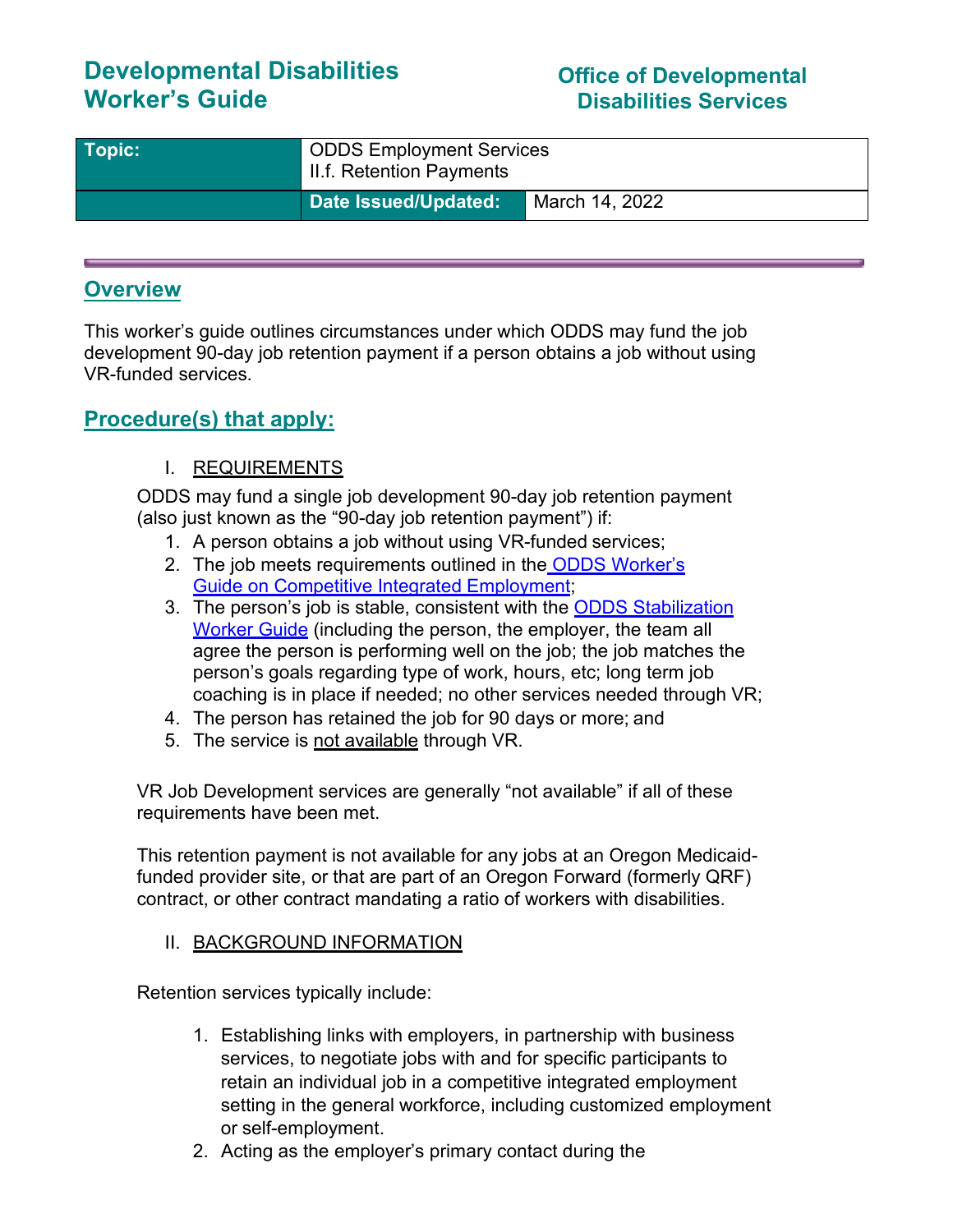supported individual's first 90 days on the job.

- 3. Following up with the employer and providing support to the individual during the negotiation of any additional reasonable accommodations needed or identified after job placement.
- 4. Providing support for any additional job carving needed after job placement.
- 5. Finalizing job designs and job and task analyses, including special considerations for support. This includes the identification of core job functions and identification of the related and subtle skills necessary for a worker to be successful in the job.
- 6. Evaluating the type and amount of job-task and social-task supports necessary for employment success.
- 7. Facilitating relationships and natural supports with families, coworkers, supervisors, and other employer contacts.
- 8. Maintaining continued contact with the employer, supported individual, and job coach, until the job is stable, and the individual has maintained employment for at least 90 days. The retention outcome payment helps ensure and set the expectation that the Job Developer continues to play a role during the supported individual's initial days on the job and ensure a smooth transition to the Job Coach.

Between job placement and 90-day retention, the Job Coach focuses on the direct support needs of the individual and has duties that may include, but are not limited to the following:

- 1. Providing training, systematic instruction, planning, and other workplace support services that enable the individual to be successful and integrated into the job setting. This might include, but is not limited to, training and systematic instruction regarding job related time management (punctuality, task speed), hygiene, organization (detail orientation, sorting/categorizing), self-advocacy, and disclosure.
- 2. Supporting the maintenance of relationships and natural supports with families, co-workers, supervisors, and other employer contacts.
- 3. Providing instruction and support to co-workers as needed (ie: augmented communication).
- 4. Developing and implementing techniques and strategies to fade supports as much as possible.
- 5. Supporting individuals using this service to assume full responsibilities for their jobs.

For this reason, Job Coaching is considered a separate service from retention, and initial Job Coaching may be billed during the first 6 months, as outlined in the Job Coach Worker Guide, the Expenditure Guidelines, and as outlined above.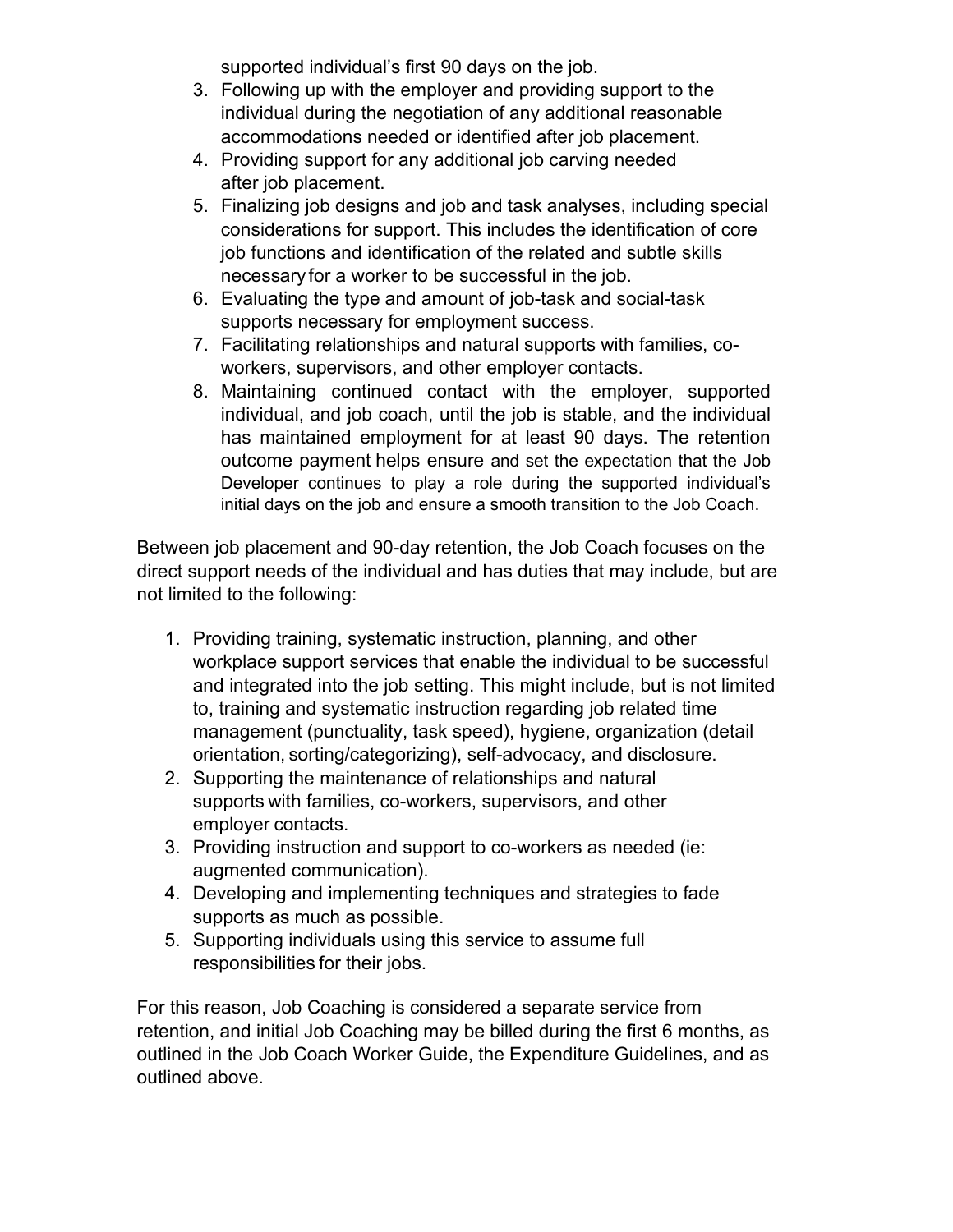#### III. APPROVAL AND BILLING

Upon the completion of the initial 90 days of work, and receiving retention services, the case manager must work with the provider to submit the Retention Request form to ODDS for approval: <https://forms.office.com/g/wpyKsetX7i>

Use the form to document the following information:

- Documentation that the job meets the requirements outlined in the ODDS worker's guide on [Competitive Integrated](https://www.oregon.gov/DHS/SENIORS-DISABILITIES/DD/Documents/Worker-Guide-Competitive-Integrated-Employment-Requirements.pdf) Employment.
- Documentation regarding the number of hours the person is working and that the person is working the number of hours they want to work.
- Documentation that the job is stable.
- Documentation that long-term supports are available.
- Documentation that the person has retained the job for 90 days or more.

Upon submitting this form, the case management entity should enter Job Development – 90+ Days Job Retention (OR 401 W9) into eXPRS. This authorization will pend for approval. Upon review and approval of the Retention Request Form, ODDS will authorize for payment.

Supplemental documentation may be submitted to: [employment.first@dhsoha.state.or.us.](mailto:employment.first@dhsoha.state.or.us)

## **Authorization Code and Rate**

See the ODDS expenditure guidelines for current information regarding the rate: [https://www.oregon.gov/DHS/SENIORS-DISABILITIES/DD/PROVIDERS-](https://www.oregon.gov/DHS/SENIORS-DISABILITIES/DD/PROVIDERS-PARTNERS/Documents/ODDS-Expenditure-Guidelines.pdf)[PARTNERS/Documents/ODDS-Expenditure-Guidelines.pdf](https://www.oregon.gov/DHS/SENIORS-DISABILITIES/DD/PROVIDERS-PARTNERS/Documents/ODDS-Expenditure-Guidelines.pdf)

## **Frequently Asked Questions:**

#### **Question:**

If the provider who was providing employment services when the individual started Competitive Integrated Employment is not the same provider who was working with the individual when the individual had been working on the job for 90 days or longer, who receives the payment?

#### **Answer:**

In order to receive the retention payment, retention services (as defined above) must be provided. Typically, the provider who receives the payment should be the provider who worked with the individual for the initial 90 days on the job. In the event that there is a provider change, and a different provider is working with the individual at 90 days retention, an exception request could be made if it can be demonstrated that the